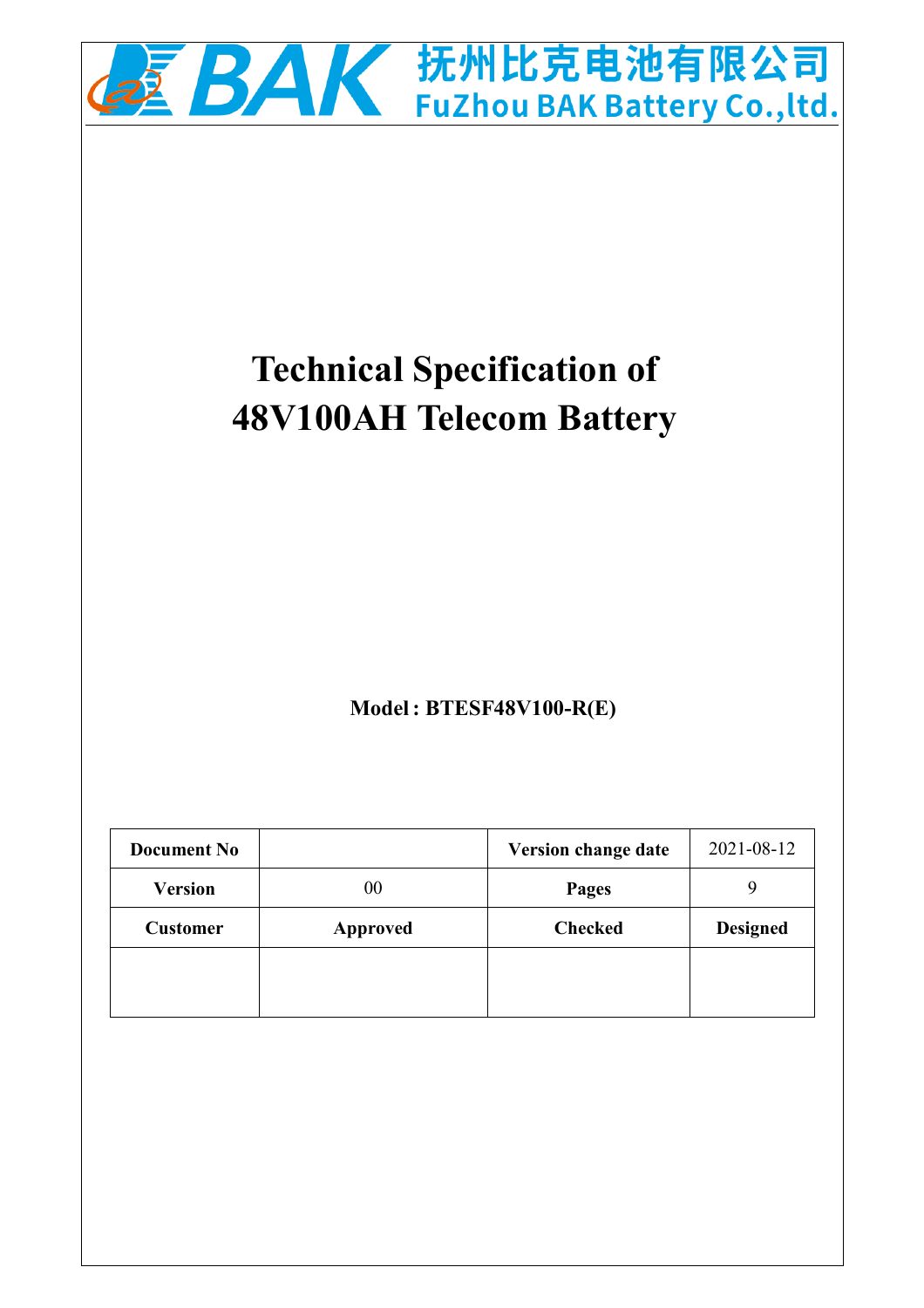# 2 BAK 抚州比克电池有限公司 FuZhou BAK Battery Co., ltd.

#### **Contents**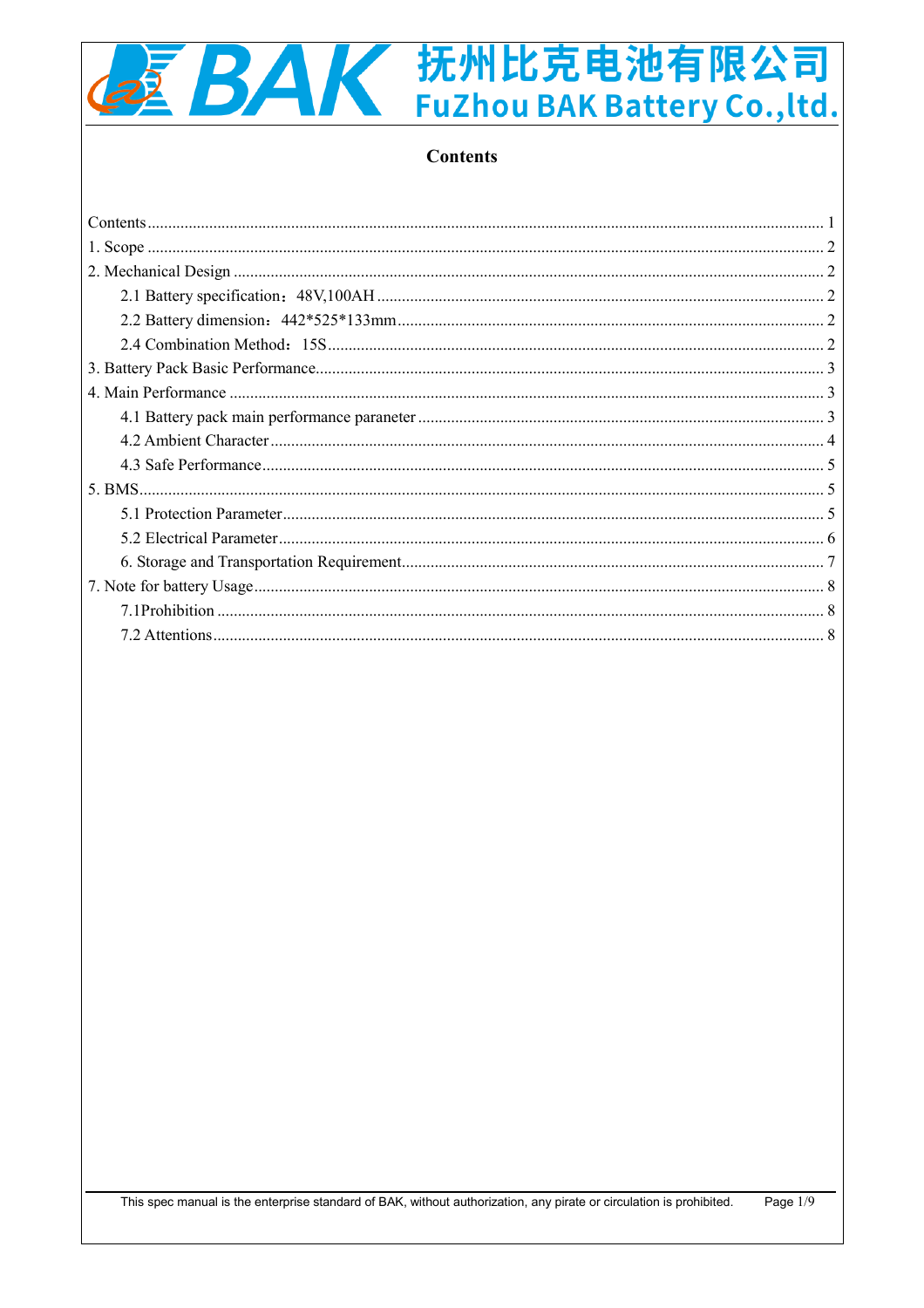

#### **1. Scope**

This specification describes the external dimensions, characteristics, technical requirements and matters needing attention of Telecom battery. This specification is applicable to BTESF48V100 R(E) lithium iron phosphate battery produced by BAK battery co., LTD.

#### **2. Mechanical Design**

- **2.1 Battery specification**:**48V, 100AH**
- **2.2 Battery dimension**:**442\*525\*133mm**
- **2.3 Combination Method**:**15S**

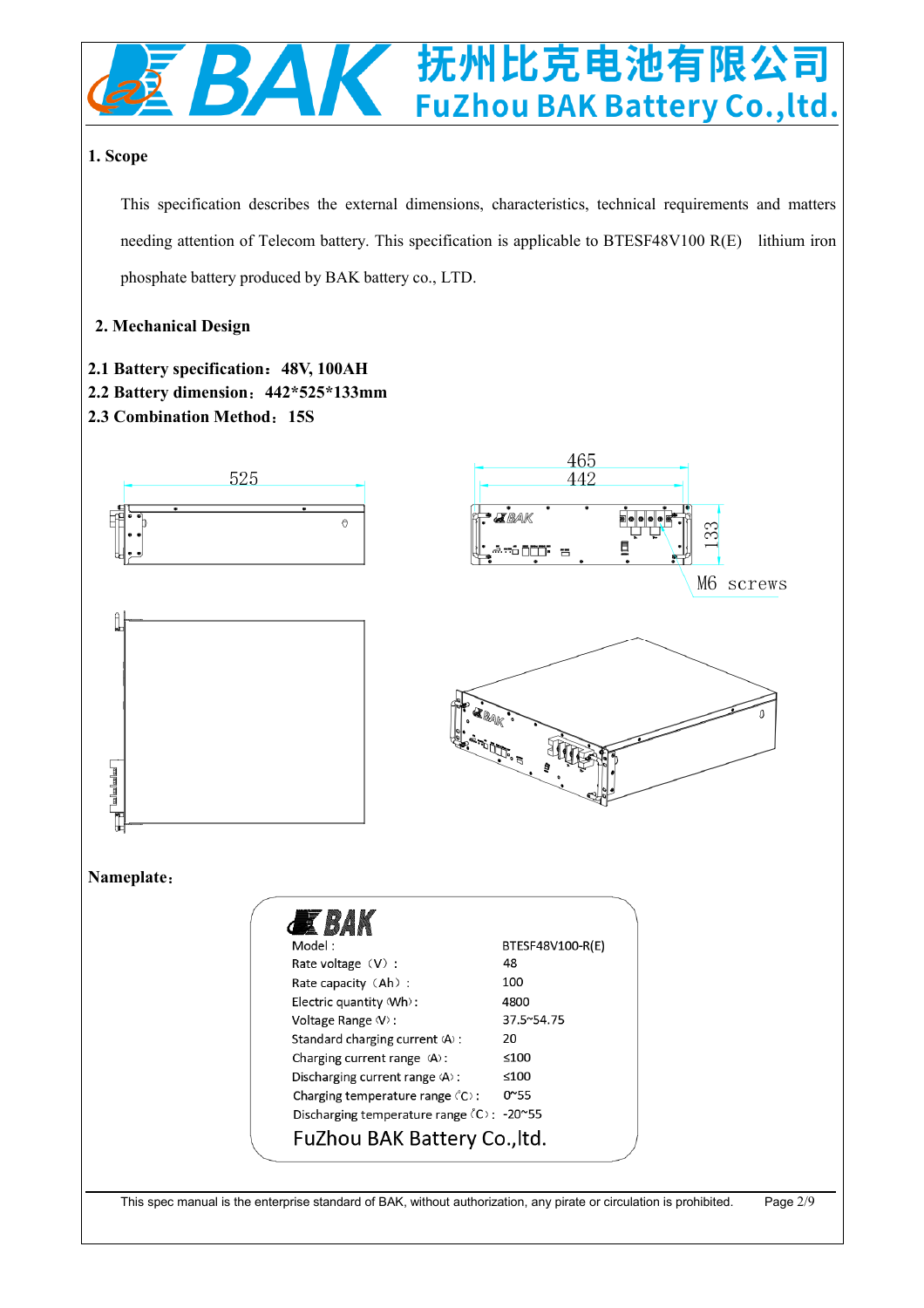

## 抚州比克电池有限公司 FuZhou BAK Battery Co., ltd.

#### **3. Battery Pack Basic Performance**

| Item                           | Parameter                | Remark                                                                    |
|--------------------------------|--------------------------|---------------------------------------------------------------------------|
| Rated Capacity                 | 100AH                    | 23 °C $\pm$ 5 °C, 0.2C Constant current discharging ,37.5V                |
|                                |                          | cut off                                                                   |
| <b>Rated Voltage</b>           | 48V                      | Battery module rate voltage                                               |
| <b>Standard Charge Current</b> | 20A(0.2C)                | $0^{\circ}$ C $\sim$ 45 $^{\circ}$ C, , 0.2C CC charge to 54.75V, then CV |
|                                |                          | charge                                                                    |
|                                |                          | Cur off when charging current $\leq 0.05C$ .                              |
| Max. Charge Current            | 100A                     | $0^{\circ}$ C~45 $^{\circ}$ C                                             |
| Charge Cut Off Voltage         | 54.75V                   |                                                                           |
| Continuous<br>Max              | 100A                     | $25^{\circ}$ C ± 3°C, continuous 100A discharge                           |
| discharge Current              |                          |                                                                           |
| Discharge<br>Cut<br>Off        | 37.5V                    |                                                                           |
| Voltage                        |                          |                                                                           |
| Max Pulse<br>Discharge         | 110A                     | $25^{\circ}\text{C} \pm 3^{\circ}\text{C}$ ; $\leq 1\text{S}$             |
| Current                        |                          |                                                                           |
| Working                        | 0°C~55°C                 | During charge, battery and ambient temperature                            |
| Temperature(charge)            |                          | should not exceed 55°C                                                    |
| Working                        | -20°C~60°C               | Battery can work at specified temperature range with                      |
| Temperature(discharge)         |                          | capacity loss in tolerance                                                |
| Weight                         | $41 \pm 2kg$             |                                                                           |
| Impendence                     | $\leqslant$ 20m $\Omega$ | AC 1kHz impendence with half electricity                                  |
| switch                         | <b>YES</b>               | Weak current switch                                                       |
| IP standard                    | IP50                     |                                                                           |
|                                |                          |                                                                           |

#### **4. Main Performance**

#### **4.1 Battery pack main performance parameter**

| NО | Ite |
|----|-----|
|    |     |

no. Item Standard Test Method

This spec manual is the enterprise standard of BAK, without authorization, any pirate or circulation is prohibited. Page 3/9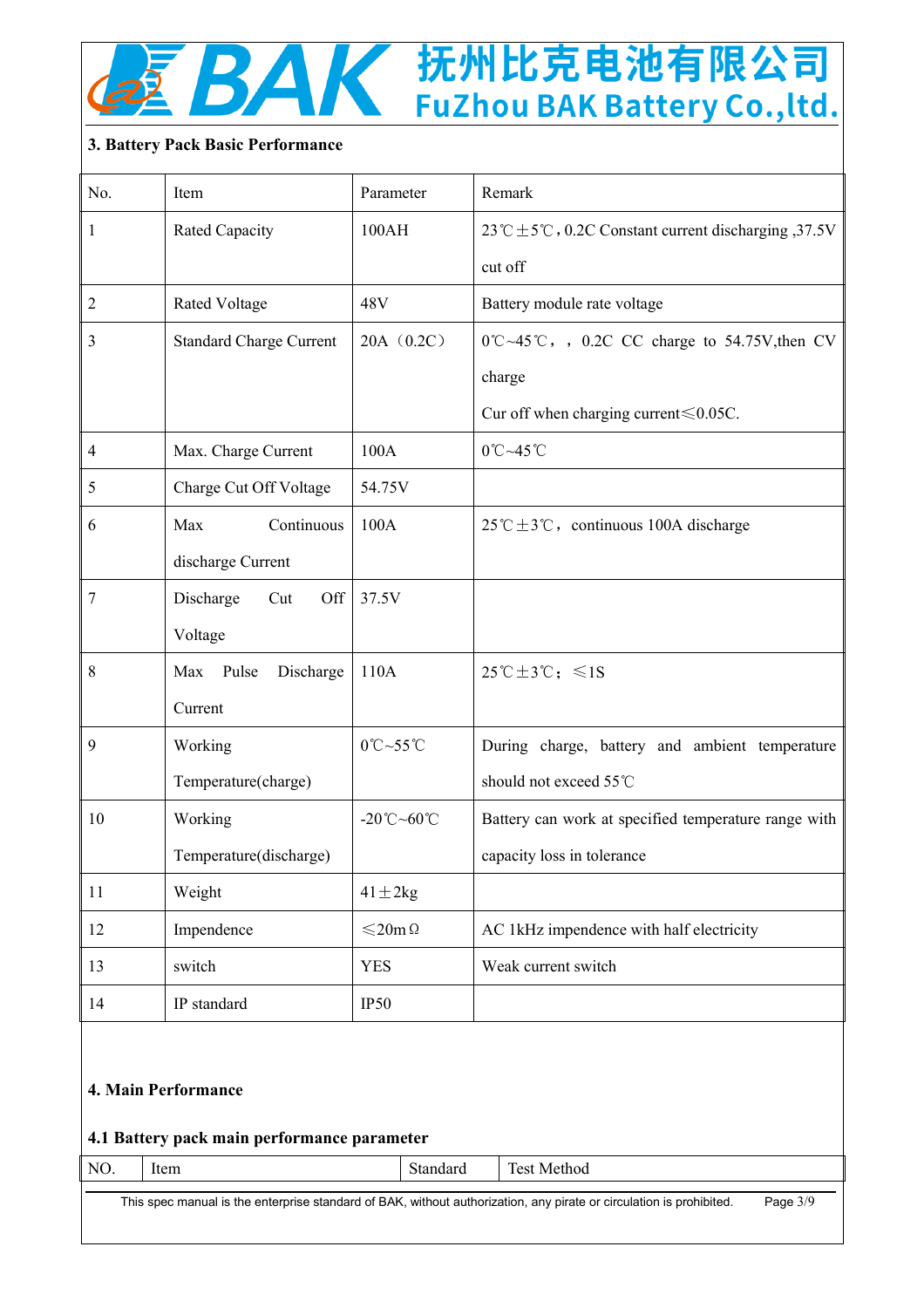|                | BA                       |                |              | 抚州比克电池有限公司<br><b>FuZhou BAK Battery Co., ltd.</b>                                                                                                                                                                                                     |
|----------------|--------------------------|----------------|--------------|-------------------------------------------------------------------------------------------------------------------------------------------------------------------------------------------------------------------------------------------------------|
|                | Discharge Rate Character | 0.2C<br>0.5C   | 100%<br>≥98% | Test Temperature: $25^{\circ}\text{C} \pm 3^{\circ}\text{C}$ ; Charge: 0.2C CC<br>charge to $54.75V$ , transfer to<br>constant<br>voltage, Cut off when current $\leq 0.05C$<br>Discharge: 0.2C/0.5C constant current discharge<br>cut off $@37.5V$ . |
|                |                          | 1 <sup>C</sup> | ≥97%         |                                                                                                                                                                                                                                                       |
| $\overline{3}$ | Capacity & Temperature   | 55°C           | ≥95%         | Charge: 0.2C CC charge to 54.75V, transfer to                                                                                                                                                                                                         |
|                | Character                | 45°C           | ≥95%         | CV, cut off when current $\leq 0.05c$ ;                                                                                                                                                                                                               |

| 5             |                      | $25^{\circ}$ C     | 100%        | Discharge: 0.5C CC discharge cut off at 37.5V,2            |
|---------------|----------------------|--------------------|-------------|------------------------------------------------------------|
| -6            |                      | $0^{\circ}$ C      | ≥65%        | hours interval for the temperature.                        |
|               |                      | $-10^{\circ}$ C    | $\geq 50\%$ |                                                            |
| 8             | Life Cycle Character |                    | $\geq 3500$ | After finish the standard charging, lay aside for          |
|               |                      |                    |             | 30 min, in $25^{\circ}$ C $\pm$ 5,0.5C CC discharge to 80% |
|               |                      |                    |             | DOD, then go for next cycle.                               |
| $\mathbf{Q}$  | Storage Character    | $^{\circ}$ C<br>25 | ≥95%        | Charge battery with $60\%~75\%$ capacity for               |
|               |                      | <b>6</b> months    |             | storage                                                    |
| 10            |                      | $^{\circ}$ C<br>45 | ≥90%        |                                                            |
|               |                      | 3 months           |             |                                                            |
| <sup>11</sup> |                      | $^{\circ}$ C<br>60 | ≥90%        |                                                            |
|               |                      | 1 months           |             |                                                            |

#### **4.2 Ambient Character**

| NO.            | Item             | Standard                     | Test Method                                |
|----------------|------------------|------------------------------|--------------------------------------------|
| 1              | Steady damp heat | No fire, No explosion, No    | After standard charge, test as below:      |
|                | test             | leakage. Discharge           | Temp:40 °C $\pm$ 5 °C, Relative            |
|                |                  | capacity cannot be lower     | Humidity:90%~95%;                          |
|                |                  | than 60% of initial capacity | Standing time: 48h; take out and place for |
|                |                  |                              | 2h at room temperature, Then discharge     |
|                |                  |                              | with 1C till cut off voltage               |
| $\overline{2}$ | Vibration        | No fire, No explosion, No    | After standard charge, fix to vibration    |
|                |                  | leakage.                     | machine and vibrate 30 minutes each at     |
|                |                  |                              | XYZ direction. Frequency Sweeping          |
|                |                  |                              | Rate:1oct/min;                             |
|                |                  |                              | Vibration Frequency: 10Hz~30Hz;            |
|                |                  |                              | Displacement amplitude(Single):0.28mm;     |
|                |                  |                              | Vibration Frequency:30Hz~55Hz;             |

This spec manual is the enterprise standard of BAK, without authorization, any pirate or circulation is prohibited. Page 4/9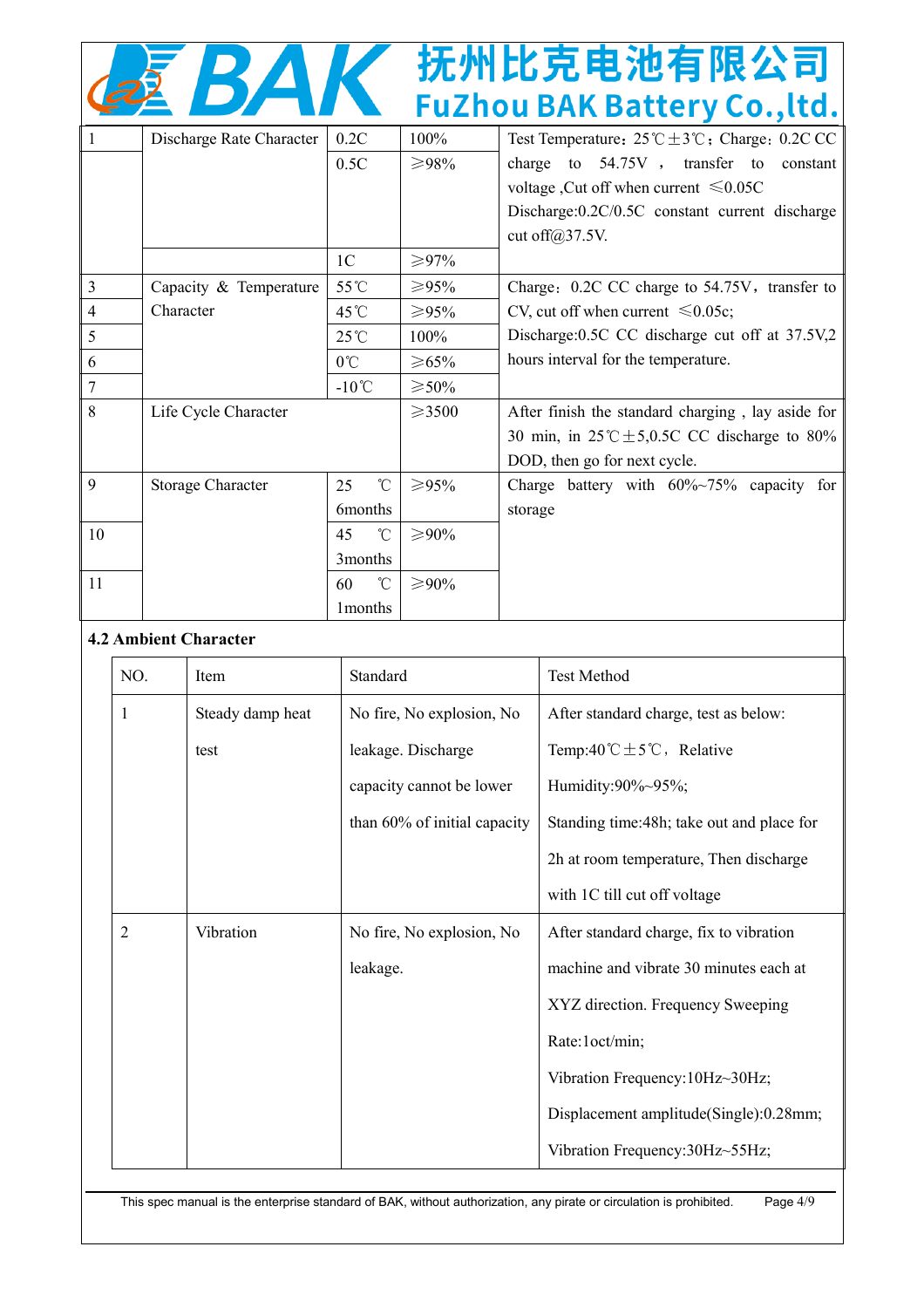|   | KA           |                           | 抚州比克电池有限公司<br><b>FuZhou BAK Battery Co., ltd.</b>   |
|---|--------------|---------------------------|-----------------------------------------------------|
|   |              |                           | Displacement amplitude (Single): 0.19mm.            |
| 3 | Low Pressure | No fire, No explosion, No | Under $25 \pm 3$ $\degree$ ambient temperature, put |
|   |              | leakage.                  | call into vacuum cabinet, and reduce                |
|   |              |                           | internal pressure gradually to not high than        |
|   |              |                           | 11.6kPa(Simulated altitude 15240m), keep            |
|   |              |                           | 6 Hours                                             |
| 4 | Drop Test    | No fire, No explosion, No | Under the condition of shipment, the                |
|   |              | leakage.                  | battery is free fall from a height of 1 m to a      |
|   |              |                           | concrete floor of 5 cm thick repeat 3 times         |

from X,Y,Z axis direction.

#### **4.3 Safe Performance**

| NO.            | Item                 | Standard                  | <b>Test Method</b>                                    |
|----------------|----------------------|---------------------------|-------------------------------------------------------|
| $\mathbf{1}$   | Over Charge Test     | No fire, No explosion, No | After standard charge, Under $25^{\circ}\text{C} \pm$ |
|                |                      | leakage                   | 3°C ambient temperature for 1h. Then                  |
|                |                      |                           | under the same temperature, 0.5C                      |
|                |                      |                           | constant current charge to 5V(the                     |
|                |                      |                           | simple cell)                                          |
| $\overline{2}$ | Over Discharge Test  | No fire, No explosion, No | After standard charge, Under $25^{\circ}C \pm$        |
|                |                      | leakage                   | $3^{\circ}$ ambient temperature for 1h. Then          |
|                |                      |                           | under the same temperature, 0.2C                      |
|                |                      |                           | constant current discharge to 0V(the                  |
|                |                      |                           | simple cell)                                          |
| 3              | Heat shock           | No fire, No explosion, No | Put battery in hot cabinet, temperature               |
|                |                      | leakage                   | is up with $5^{\circ}$ C                              |
| $\overline{4}$ | High<br>Temperature  | No fire, No explosion, No | After standard charge, place battery in               |
|                | Test                 | leakage                   | 85℃ for4h.                                            |
| 5              | <b>Short Circuit</b> | No fire, No explosion, No | After<br>standard<br>ambient<br>charge,               |
|                |                      | leakage                   | temperature for 1h. Then put the                      |
|                |                      |                           | battery by external short circuit for                 |
|                |                      |                           | 10min, the outside line resistance                    |
|                |                      |                           | should be less than $100m \Omega$ .                   |

#### **5. BMS**

#### **5.1 Protection Parameter**

| NO. | Item                  | Description |            |         | Value | <b>TT</b><br>Unit |
|-----|-----------------------|-------------|------------|---------|-------|-------------------|
|     | Over Charge Parameter | Unit        | Jvercharge | Warning | 3600  | $m\lambda$        |

This spec manual is the enterprise standard of BAK, without authorization, any pirate or circulation is prohibited. Page 5/9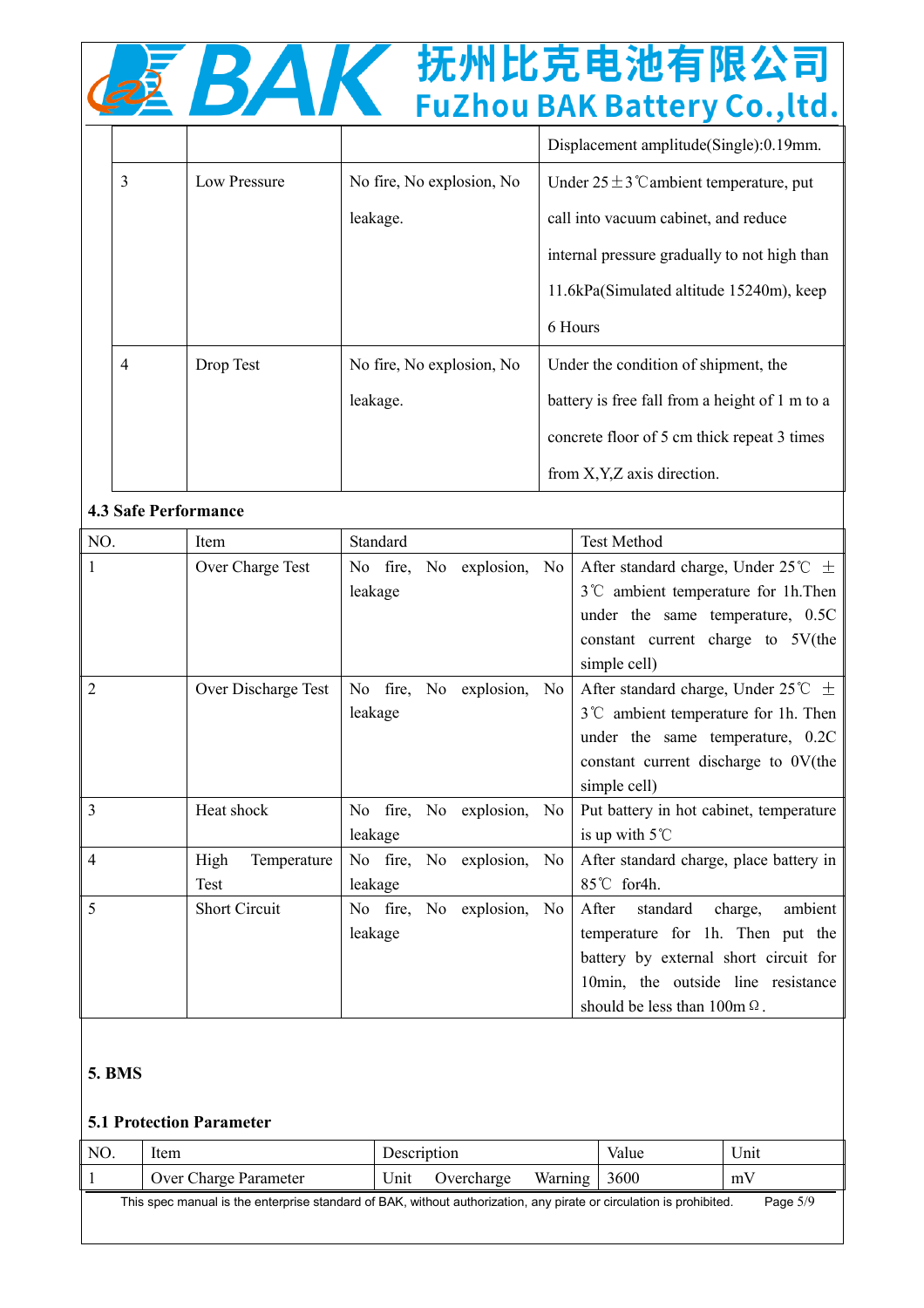|  |  | 抚州比克电池有限公司<br><b>FuZhou BAK Battery Co., ltd.</b> |  |
|--|--|---------------------------------------------------|--|
|  |  |                                                   |  |

|                |                                      |           | Unit Overcharge Protection         | 3650       | mV                      |
|----------------|--------------------------------------|-----------|------------------------------------|------------|-------------------------|
|                |                                      |           | Battery pack<br>over<br>charge     | 54         | V                       |
|                |                                      |           | warning voltage                    |            |                         |
|                |                                      |           | Battery pack over<br>charge        | 54.75      | $\mathbf{V}$            |
|                |                                      |           | Protection voltage                 |            |                         |
| $\overline{2}$ | Over Discharge Parameter             |           | Unit Over discharge Warning        | 2700       | mV                      |
|                |                                      |           | Voltage                            |            |                         |
|                |                                      |           | Unit Over discharge Protection     | 2500       | mV                      |
|                |                                      |           | voltage                            |            |                         |
|                |                                      |           | Battery pack over discharge        | 40.5       | $\overline{\mathbf{V}}$ |
|                |                                      |           | warning voltage                    |            |                         |
|                |                                      |           | Battery pack over discharge        | 37.5       | V                       |
|                |                                      |           | Protection voltage                 |            |                         |
| $\overline{3}$ | <b>Charge Over Current Parameter</b> |           | <b>Charge Over Current Warning</b> | 105        | $\mathbf{A}$            |
|                |                                      |           | Charge 1st over current            | 110        | $\mathbf{A}$            |
|                |                                      |           | Short circuit at charging port     | <b>YES</b> |                         |
| 4              | Discharge<br>Over                    | Current   | Discharge<br>Over<br>Current       | 105        | $\mathbf{A}$            |
|                | Parameter                            |           | Warning                            |            |                         |
|                |                                      |           | Discharge 1st over current         | 110        | $\mathbf{A}$            |
|                |                                      |           | Discharge 2st over current         | 120        | A                       |
|                |                                      |           | Short circuit at discharging port  | <b>YES</b> |                         |
| 5              | Temperature                          | Charge    | High temperature warning           | 50.0       | $\mathcal{C}$           |
|                | Protection                           |           | Low temperature warning            | 5.0        | $\mathcal{C}$           |
|                |                                      |           | High temperature protection        | 55.0       | $\rm ^{\circ}C$         |
|                |                                      |           | Low temperature protection         | 0.0        | $\rm ^{\circ}C$         |
|                |                                      | Discharge | High temperature warning           | 55.0       | $\rm ^{\circ}C$         |
|                |                                      |           | Low temperature warning            | $-15.0$    | $\rm ^{\circ}\!C$       |
|                |                                      |           | High temperature protection        | 60.0       | $\rm ^{\circ}C$         |
|                |                                      |           | Low temperature protection         | $-20.0$    | $\rm ^{\circ}\!C$       |
|                |                                      |           |                                    |            |                         |

#### **5.2 Electrical Parameter**

| NO.            | Item                         | Min   | Typical | Max   | Unit         |
|----------------|------------------------------|-------|---------|-------|--------------|
|                | Manage cell qty              |       | 15      |       | 不            |
| $\overline{2}$ | Normal Working Voltage       |       | 48      | 54.75 | V            |
| $\overline{3}$ | Working temperature range    | $-20$ | 25      | 60    | $^{\circ}$ C |
| $\overline{4}$ | Continuous charge current    |       | 20      | 100   | A            |
| 5              | Continuous discharge current |       | 50      | 100   | A            |
| 6              | Power<br>Total<br>Operate    |       |         | 45    | mA           |
|                | Consumption                  |       |         |       |              |
| 7              | Total<br>Power<br>dormant    |       |         | 200   | uA           |
|                | Consumption                  |       |         |       |              |

This spec manual is the enterprise standard of BAK, without authorization, any pirate or circulation is prohibited. Page 6/9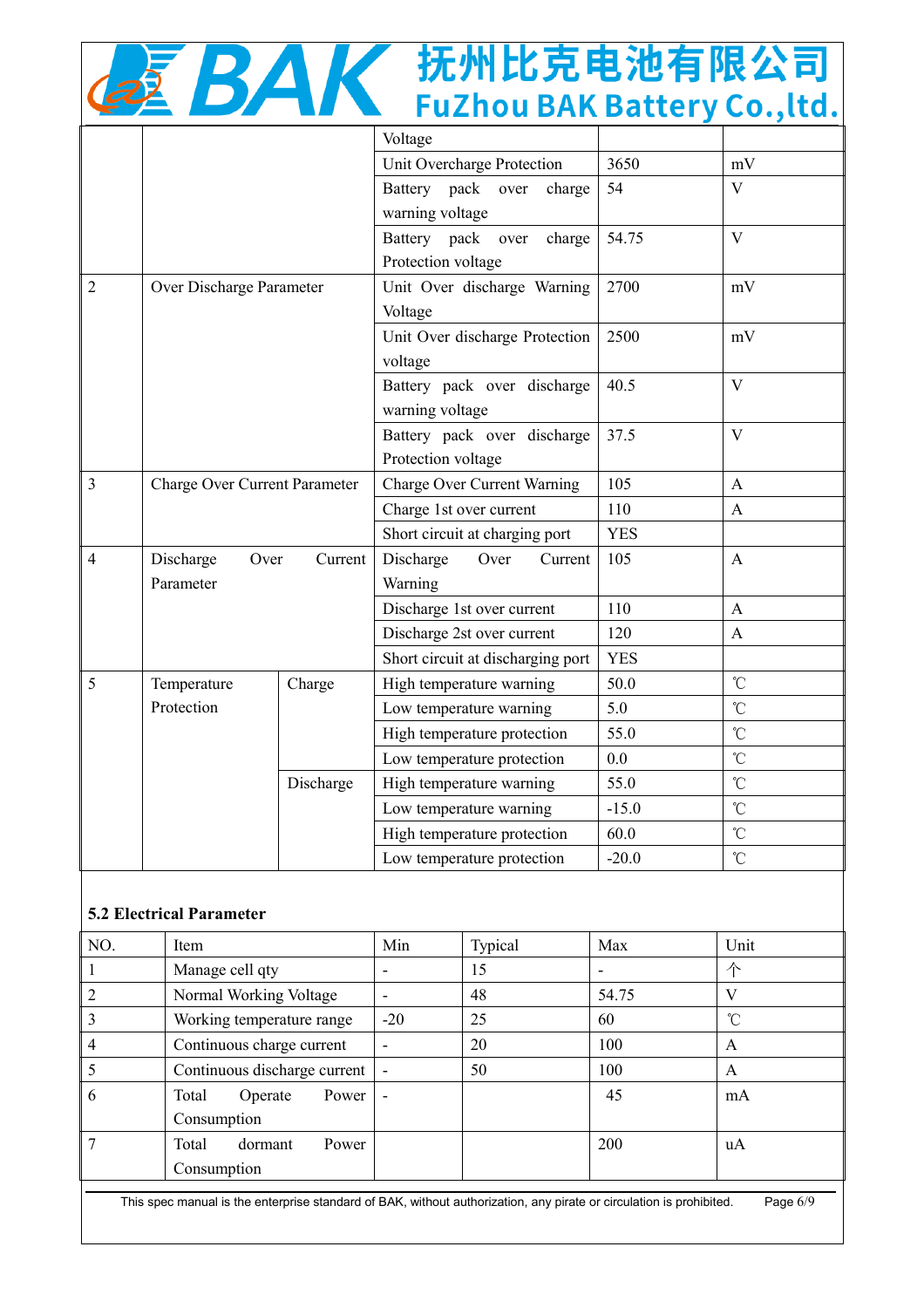# **QMAK 抚州比克电池有限公司**

| NO.            | Function                                       | Description                                                |  |  |
|----------------|------------------------------------------------|------------------------------------------------------------|--|--|
| $\mathbf{1}$   | Setup address devices                          | By dial switch                                             |  |  |
| $\overline{2}$ | <b>System Rest</b>                             | Using reset button                                         |  |  |
| 3              | Communicate Interface                          | RS485 connecter allows several devices connecting in       |  |  |
|                |                                                | parallel to enlarge battery capacity. RS232 interface      |  |  |
|                |                                                | communicates with computer.                                |  |  |
| $\overline{4}$ | SOC Evaluate and Display                       | Can dynamic evaluate SOC for each battery pack, and        |  |  |
|                |                                                | display the remaining power by 4green LED.                 |  |  |
| 5              | <b>Operation Status Display</b>                | Can display system operation status by 1 green LED.        |  |  |
| 6              | Failure Warning Display                        | Cn display system failure by 1 red LED                     |  |  |
| 7              | Data Storage                                   | Can record battery array's voltage, temperature, each      |  |  |
|                |                                                | charge and discharge power                                 |  |  |
| 8              | Low Consumption                                | Very slight static consumption deviation, and low          |  |  |
|                |                                                | operation & standby consumption                            |  |  |
| 9              | <b>SOH Evaluation</b>                          | Per sampling information, can do SOH evaluation for        |  |  |
|                |                                                | whole battery                                              |  |  |
| 10             | <b>Balance Management</b>                      | The balanced opening voltage is 3380mv and the             |  |  |
|                |                                                | opening voltage difference is 30mV to improve the          |  |  |
|                |                                                | battery consistency                                        |  |  |
| 11             | Unit Voltage Inspection                        | Test cell unit's voltage, 15S Max can be inspected         |  |  |
| 12             | Temperature Inspection                         | Battery temperature protection function, battery high&     |  |  |
|                |                                                | low temperature protection and component high              |  |  |
|                |                                                | temperature protection.                                    |  |  |
| 13             | Charge & Discharge control                     | Disconnect failed module when at abnormal charge, over     |  |  |
|                |                                                | discharge, over-hot, over current, short circuit, separate |  |  |
|                |                                                | each defective module timely and reduce defective          |  |  |
|                |                                                | scope.                                                     |  |  |
| 14             | <b>Short Circuit Protection</b>                | When battery has short circuit, system will be             |  |  |
|                |                                                | automatically protective within 300Us, Disconnect load     |  |  |
|                |                                                | and recover.                                               |  |  |
| 15             | Communication                                  | Through connection between upper computer and BMS,         |  |  |
|                |                                                | can remote signaling. Remote control, remote adjust,       |  |  |
| 16             | Parallel<br>Connection<br><b>Battery</b><br>in | Support multiple-unit battery connection in parallel, and  |  |  |
|                | Management                                     | set up address. Charge limiting current is 10A             |  |  |

#### **6. Storage and Transportation Requirement**

| Item                | Requirement        |                                                     |  |
|---------------------|--------------------|-----------------------------------------------------|--|
| Storage Temperature | Less than 1 month  | -20°C~55°C                                          |  |
|                     | Less than 6 months | $-10^{\circ}\text{C}\rightarrow 35^{\circ}\text{C}$ |  |

This spec manual is the enterprise standard of BAK, without authorization, any pirate or circulation is prohibited. Page 7/9